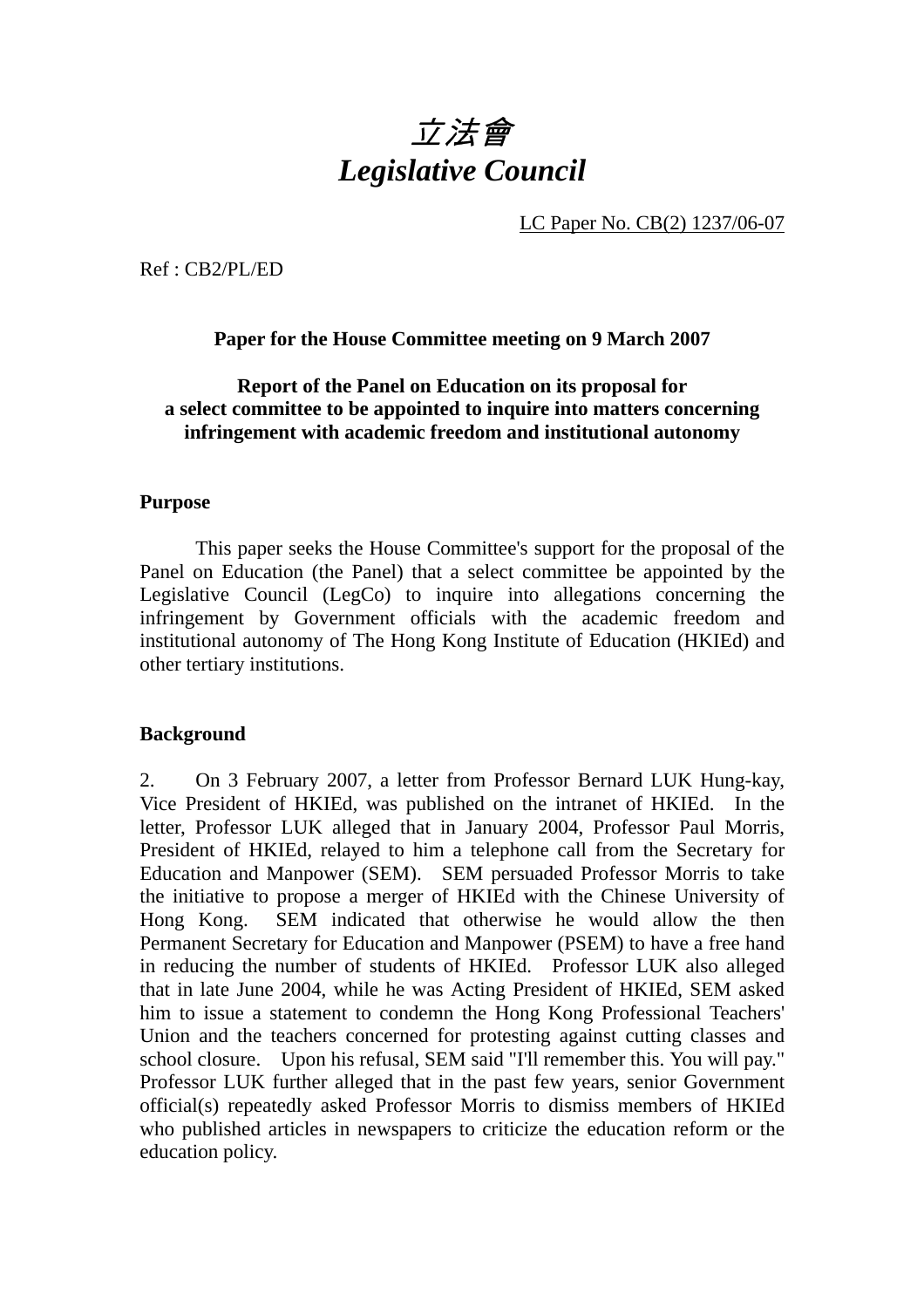3. The Panel decided on 12 February 2007 to schedule a special meeting on 28 February 2007 to follow up on the allegations. The Panel agreed to invite the following persons/parties to the meeting: SEM, the then PSEM, Professor Paul Morris, Professor Bernard LUK, the University Grants Committee (UGC), the Academic Staff Association of HKIEd, HKIEd's Student Union and the University Education Concern Group. Members also agreed to post a notice on the LegCo's website to invite members of the public to provide written submissions relevant to the subject and to provide information at the Panel meeting.

4. On 15 February 2007, the Chief Executive (CE) in Council announced the appointment of a Commission of Inquiry (the Commission) under the Commissions of Inquiry Ordinance (Cap. 86) to ascertain the facts relevant to the allegations and to make recommendations. The Commission will report to CE within four months from the date of appointment. The terms of reference of the Commission are in the **Appendix**.

5. The Panel held the special meeting on 28 February 2007 as scheduled. Professor Morris, Professor LUK, and representatives from the three organizations invited by the Panel attended the meeting. Three other academics associated with HKIEd also attended the meeting. They were: Dr Victor LAI Ming-hoi, Associate Professor, Department of Creative Arts and Physical Education of HKIEd, Dr PANG I-wah, Associate Professor, Department of Educational Policy and Administration of HKIEd, and Mr IP Kin-yuen, former Lecturer, Department of Education Policy and Administration of HKIEd. SEM, the then PSEM and UGC declined the invitation to attend the meeting for the reason that the CE in Council had appointed the Commission to investigate the subject matter.

# **Deliberations of the Panel**

## Cases of alleged interference

6. The purpose of the special meeting was to enable the Panel to collect information concerning the alleged Government interference with the academic freedom and institutional autonomy of HKIEd. The academics and representatives of the organizations attending the meeting quoted a number of cases to substantiate their claim that some Government officials from the Education and Manpower Bureau (EMB) had been making attempts over the past few years to suppress dissenting voices of staff of HKIEd and undermine HKIEd's development. They alleged that:

(a) EMB had exerted pressure on Professor Morris in relation to a proposal to merge HKIEd with the Chinese University of Hong Kong. Professor Morris's refusal had resulted in a reduction of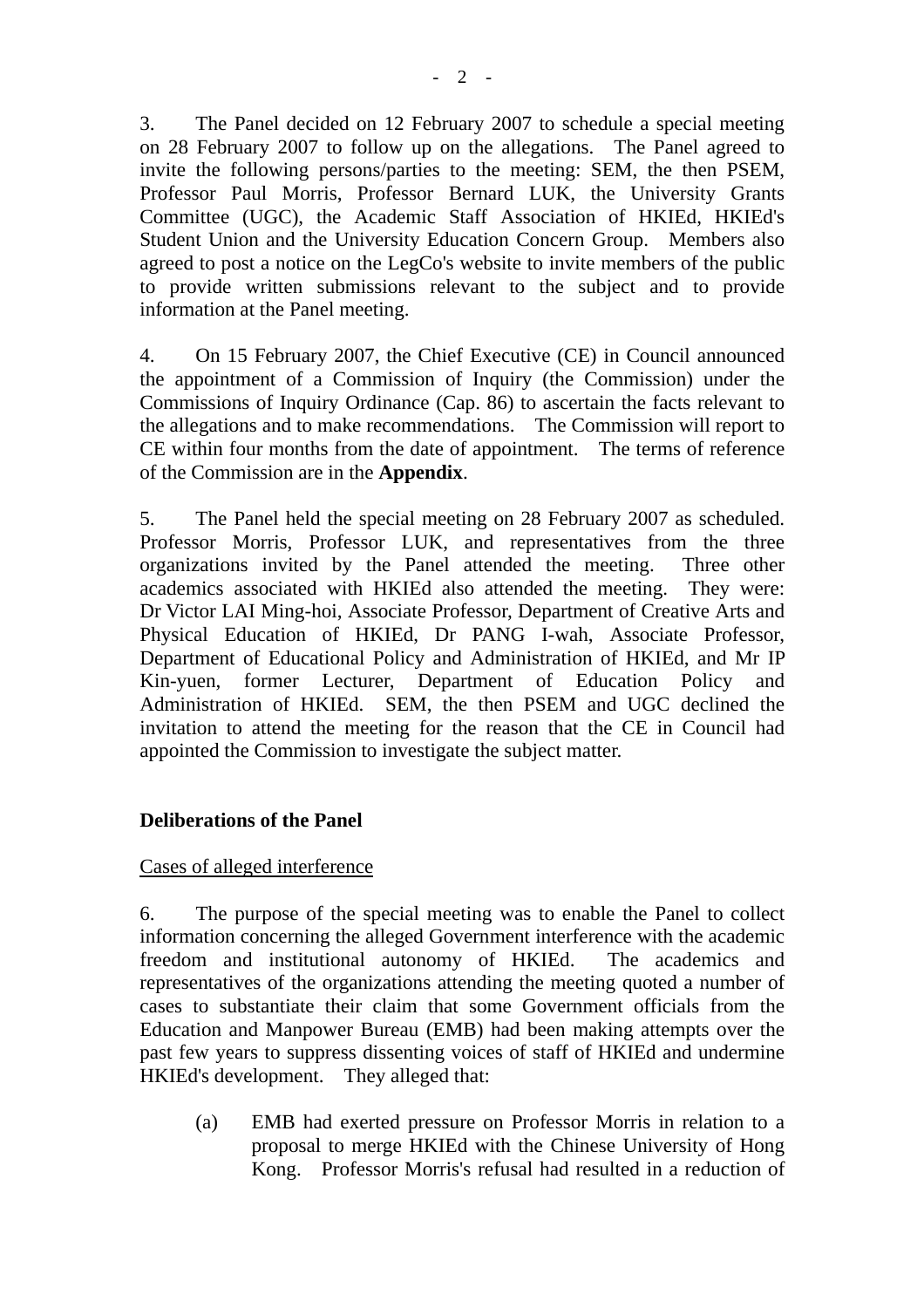resources allocated to HKIEd by 33% for the 2005-2008 triennium;

- (b) an EMB official told Dr Victor LAI Ming-hoi that his critical comments on arts education under the new senior secondary academic structure would not be conducive to the development of the Creative Arts and Physical Education Department. HKIEd was subsequently informed that the quota for students for its Arts, Music and Physical Education programmes for 2008-2009 would be "nil";
- (c) pursuant to a training programme for school council members commissioned by EMB, EMB considered that the session in the programme for which Dr PANG I-wah was responsible did not have sufficient coverage on the advantages of school-based management, and requested the School of Continuing and Professional Education of HKIEd to "review" the speaker and content of the programme. Dr PANG was subsequently not assigned the training programme; and
- (d) an EMB official asked Professor Morris to include Mr IP Kin-yuen on the list of Voluntary Departure Scheme because of the latter's comments on education policies published in newspapers and holding of a seminar on small class teaching.

7. Apart from the above cases, the academics of the University Education Concern Group who attended the meeting also alleged that there were cases of Government interference with the academic freedom in other tertiary institutions. These included, for example, the cases of Dr Anita POON Yuk-kang of the Hong Kong Baptist University and Dr FUNG Wai-wah of the City University of Hong Kong. Dr POON wrote articles in newspapers criticising school-based management. Subsequently, an application for Quality Education Fund in which she acted as adviser was rejected. Dr FUNG was requested by EMB to modify the analysis, conclusions and recommendations of his research on Key Learning Areas commissioned by EMB. Both Dr POON and Dr FUNG did not attend the special meeting.

8. The academics stressed that the cases quoted were only examples to illustrate the attempts of EMB officials to interfere with institutional autonomy and suppress the expression of dissenting views by academics on Government policies and initiatives. They claimed that more academics would reveal their personal experiences if given the protection and immunity under the Legislative Council (Powers and Privileges) Ordinance (Cap. 382).

9. As regards the three alleged cases of interference stated in paragraph 2 above and which were the major concern of members, both Professor Morris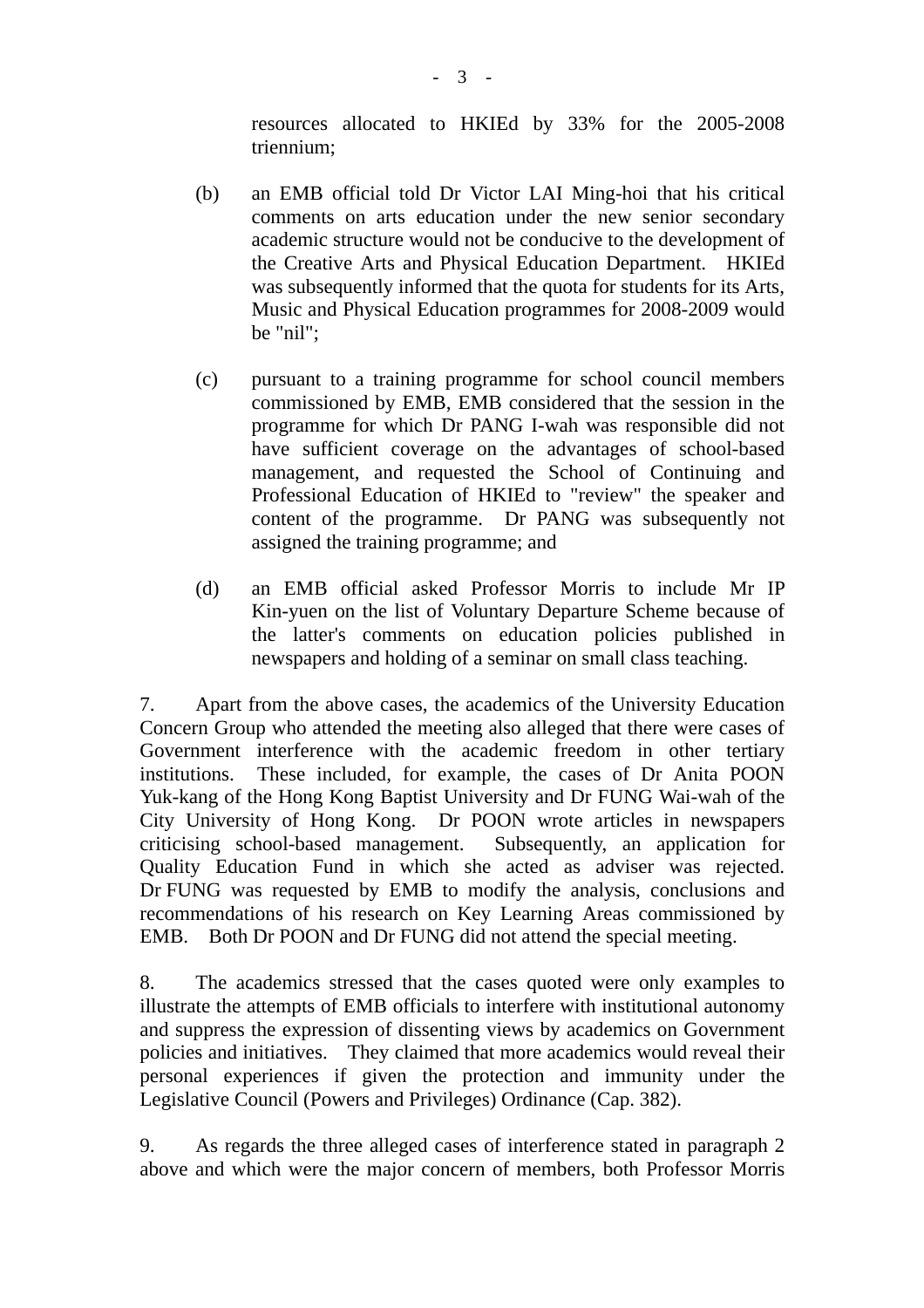and Professor LUK declined to substantiate their allegations or disclose the names of the Government officials involved, for the reason that they were not covered by legal immunity at the special meeting. They told the Panel that they would reserve their evidence for the Commission. Professor LUK quoted several episodes to illustrate the unhappy experiences of HKIEd on the allocation of public resources for teacher education, while Professor Morris reiterated that there was a continuing and consistent pattern of systematic activities of EMB exerting pressure on HKIEd over the past five or six years.

#### Views of members

10. Members in general considered that the allegations made by the attending academics were serious and warranted in-depth examination. Members, however, expressed different views on how the matter should be taken forward.

11. Some members shared the view of the attending academics and organizations that the cases revealed were not isolated incidents but only the tip of the iceberg. They were concerned that the problem of interference was not solely with HKIEd, and considered a thorough and comprehensive investigation into the allegations necessary to establish the severity and extent of the problem.

12. With more allegations being brought forward, these members were of the view that the terms of reference of the Commission were too narrow and would not make it possible for the whole truth to be revealed. There was a view that if the Commission considered it necessary for its terms of reference to be expanded to cover a broader scope, the Commission could so recommend to CE. However, unless this happened, the only way to ascertain the truth and obtain the full picture was for LegCo to appoint a select committee to inquire into the matter and summons persons to give evidence by invoking Cap. 382. This would also ensure that key persons such as SEM and the then PSEM, who had refused to attend the special meeting, could be summonsed as witnesses to provide relevant information. These members were of the view that an independent and comprehensive inquiry by LegCo would uphold the role of Members in monitoring the work of the Administration and accord with public expectation.

13. Some other members, however, considered it premature to arrive at a conclusive view on how the issue should be taken forward. They pointed out that the Panel had already scheduled a special meeting in April 2007 to enable other persons and organizations to come forth to provide information. The Panel should wait before taking a view. Furthermore, the Panel should request the Administration to respond to the allegations, and members should then consider the Administration's response. As some of the allegations were related to the mechanism for the UGC-funded institutions, these members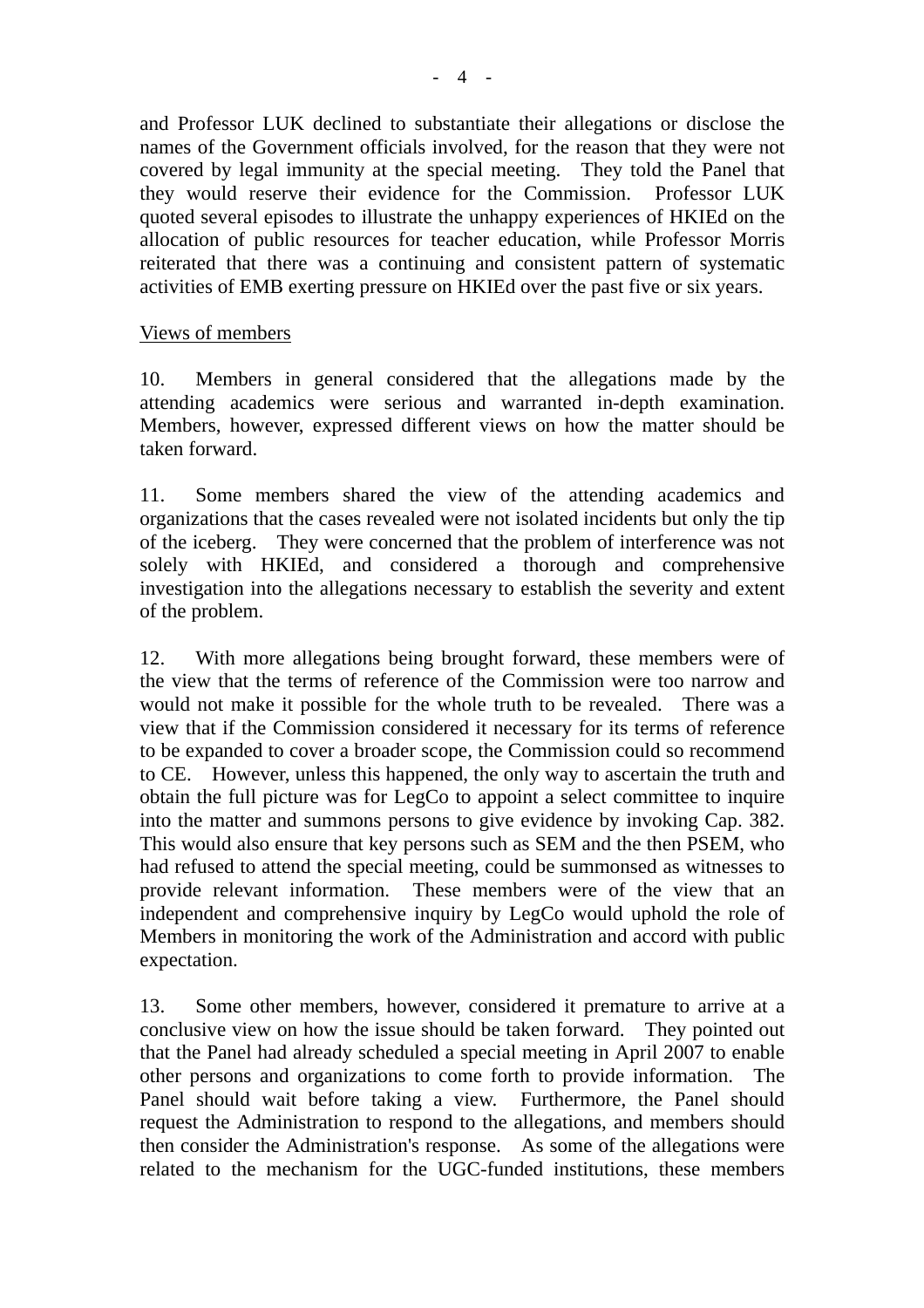considered that the Panel should first gain a better understanding and assess the effectiveness of the funding mechanism.

14. In addition, these members were of the view that with the appointment of the Commission, judicial proceeding on the subject had commenced. Since the Commission had undertaken to conduct its investigation with a high degree of transparency and would provide a report to CE within four months, these members considered it more appropriate to await the completion of inquiry by the Commission. Members should study the Commission's report first before deciding on the further actions to be taken. These members took the view that the setting up of a select committee by LegCo to conduct a parallel investigation was not necessary at the present stage.

#### Motion moved at the Panel meeting

15. Dr Hon YEUNG Sum proposed the following motion at the special meeting:

"That this Panel proposes that a select committee be set up by LegCo to inquire whether Government officials had infringed the academic freedom and institutional autonomy of HKIEd and other universities."

16. The motion was put to vote. Eight members voted for the motion, three members against the motion and one member abstained.

#### **Recommendation of the Panel**

17. The Panel agreed that its proposal for a select committee to be appointed by LegCo should be put to the House Committee to seek its support at its meeting on 9 March 2007.

## **Advice sought**

18. The House Committee is invited to support the recommendation of the Panel in paragraph 17 above.

Council Business Division 2 Legislative Council Secretariat 7 March 2007